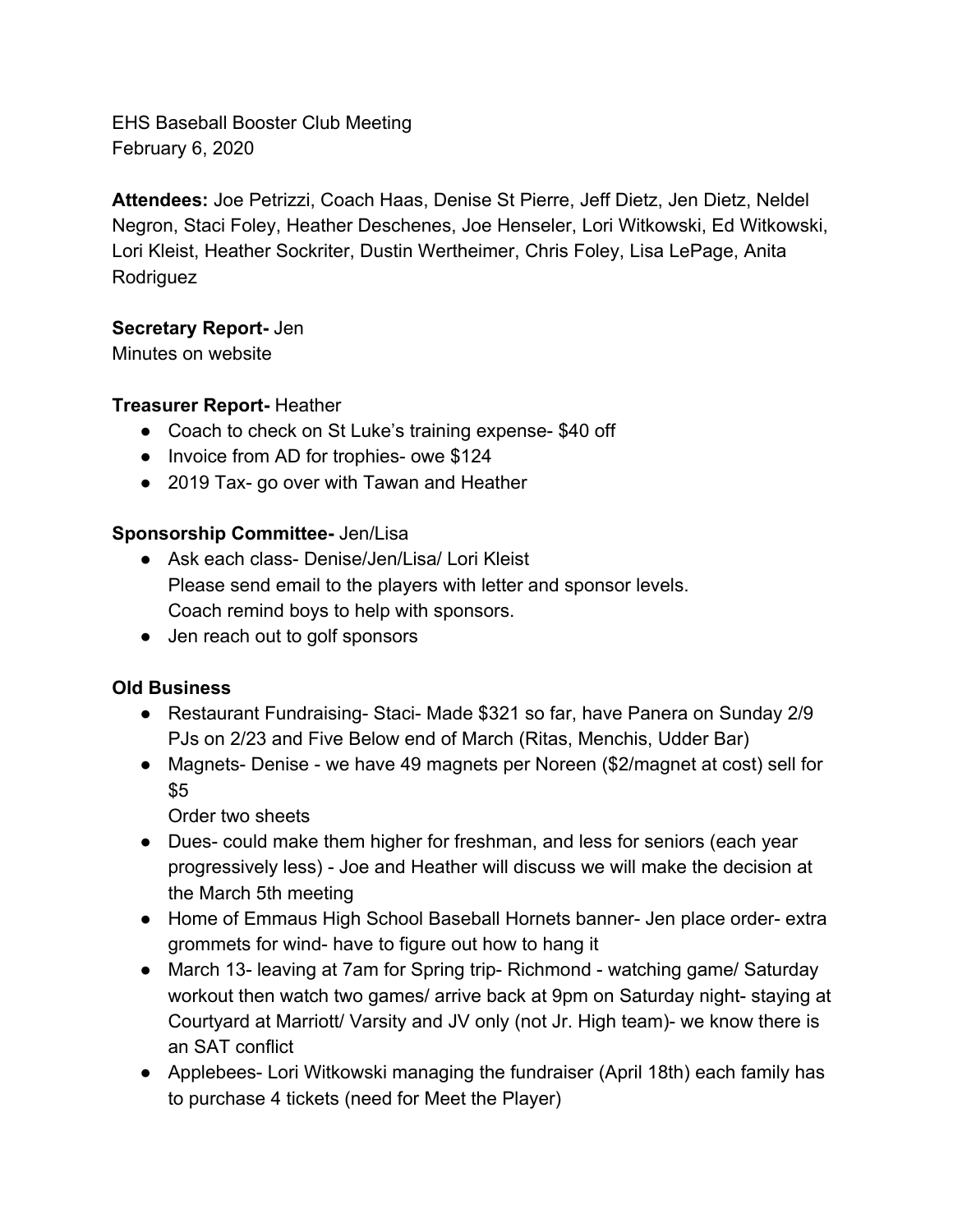- Home opener- March 24th
- Sr Night at Limeport Stadium
- Varsity game at Coca Cola- April 14
- Mentor/Sponsor night- May 1st
- Banquet is May 31-11am-2pm
- Food Truck ideas- Lisa- Sticky Pig (10% to Booster Club)/Grumpys/ Take a Taco all are interested in coming to our home games. No money up front. Get there early enough to get the Food Truck in - park on field.
- Insurance 2020- Must renew by January 2021
- Website Plans- Dave to update ASAP
- Meet the Player Night Lisa/Joe Staci and Dave will be point people Need cash box, Iron Pigs tickets, Applebees tickets, donations from each class year, pizza (more from last year with Jr high team)/ Angel Network- 40 oz jars of Peanut Butter - donation - 50 jar commitment- bring to Meet the Player- Need Sign Up Genius

### **New Business**

● Donation to Penn Sports Radio- Scott Johnson \$300 Joe recommends we donate- they are happy to promote any of our events/fundraiser- Booster club approved. Joe will ask Scott how to get payment to him.

● SportsEngine- Letter Campaign replacement idea- Heather They build a site - one time fee of \$250 set up/ when someone pays they are charged  $3.25% + $1$  per transaction How do we track this - if you'd rather do a buyout? (\$200) Do both the printed letter with the option to sponsor online. Need someone to run the campaign. Lori Witkowski will organize the printing of the campaign. Each player gets a packet- 12 letters/12 envelopes- players address/stuff and we pay for postage. Checks come to Lori Witkowski. Heather will set up Sports Engine. Make sure that we add to the letter that we are a non-profit. Add link to Sports Engine. Boys need to provide a list of emails of all who are getting the letter.

- Carpool coordinator for workouts- any ideas? Message board? Parents struggling to get kids to field
- Coordinator sign ups- Apparel (Denise can do), Senior Night, Community Park snack bar, Mentor/Sponsor night (Jen)